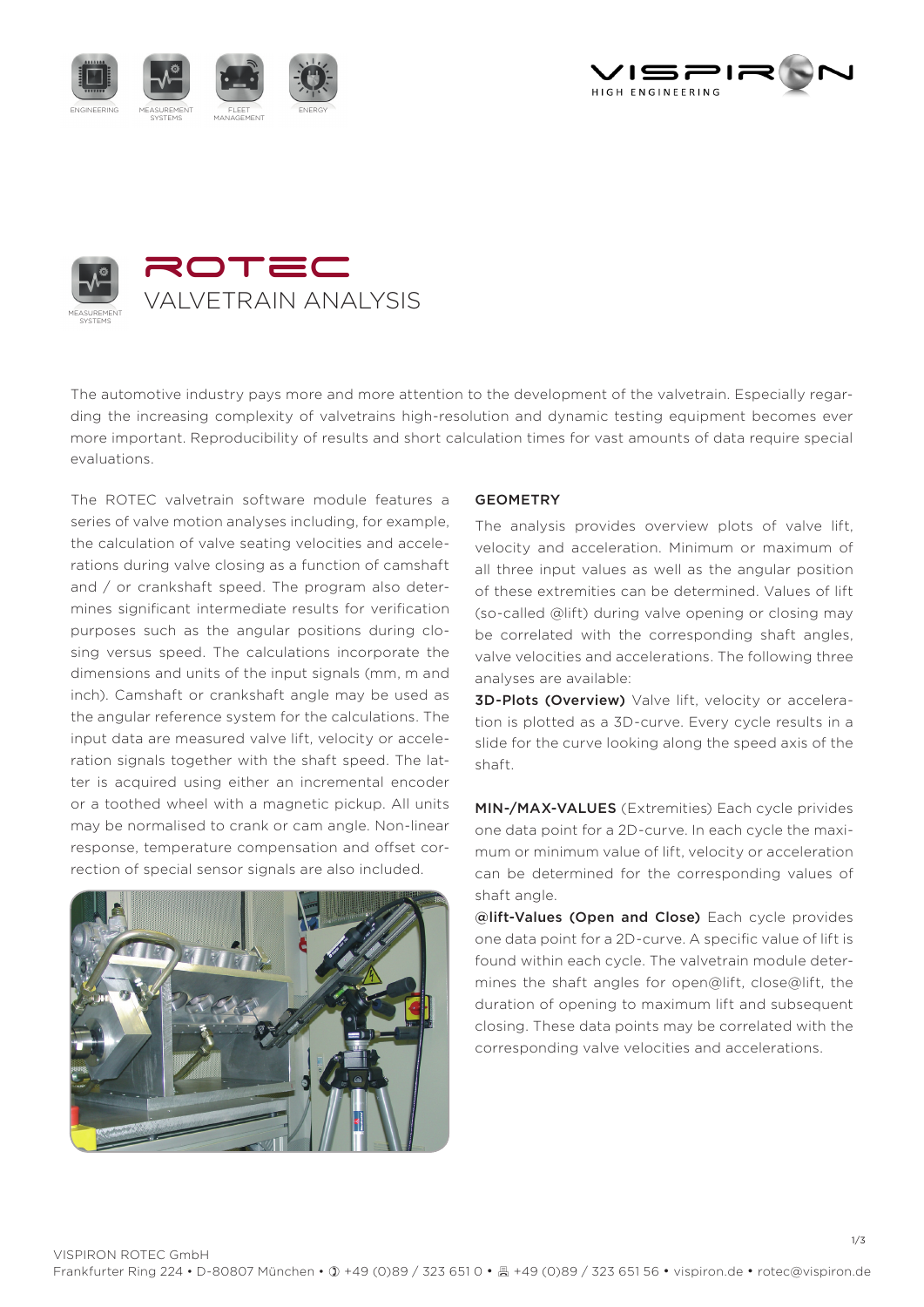





## **COMPARE**

Used for a comparison of all cycles of a 3D-curve with a reference curve. All possible comparisons lead to a new 3D-curve. A cycle is the difference between the original curve of the valve lift, velocity or acceleration and the reference curve, all plot versus the chosen angle. The reference curve can be taken from either the original 3D-curve, a file or a table.





## **DYNAMICS**

Provides an insight into valvetrain dynamics at different closing values @lift. Extremities within a given angular range relative to the valve closing position are investigated (e.g. valve bouncing).

The extremity value or its angle position can be calculated. Angular reference system is the working cycle, i.e. angular positions are absolute and not relative to angular positions @lift.

### Lift Loss

Describes valve behaviour due to component deflections and valve lash giving way. A kinematic lift curve (=2D-reference curve) is required for the comparison with the measured dynamic lift curves for each cycle. The kinematic lift curve is obtained from either the 3D-output curve, a file or a table. Three analyses are available:

Pre-lift loss is the value of the kinematic lift curve where it first crosses a set threshold (angle, dynamic opening). Apparent lift loss is the difference between the kinematic and dynamic lift at this position.

Angle, dynamic closing is the first position where, beginning at maximum lift and looking down the angle axis, the value of lift falls below its predetermined value.

Kinematic lift close is the value of the kinematic lift curve at the angle of dynamic closing, total hub loss is the difference between kinematic and dynamic lift at the angle of dynamic closing.